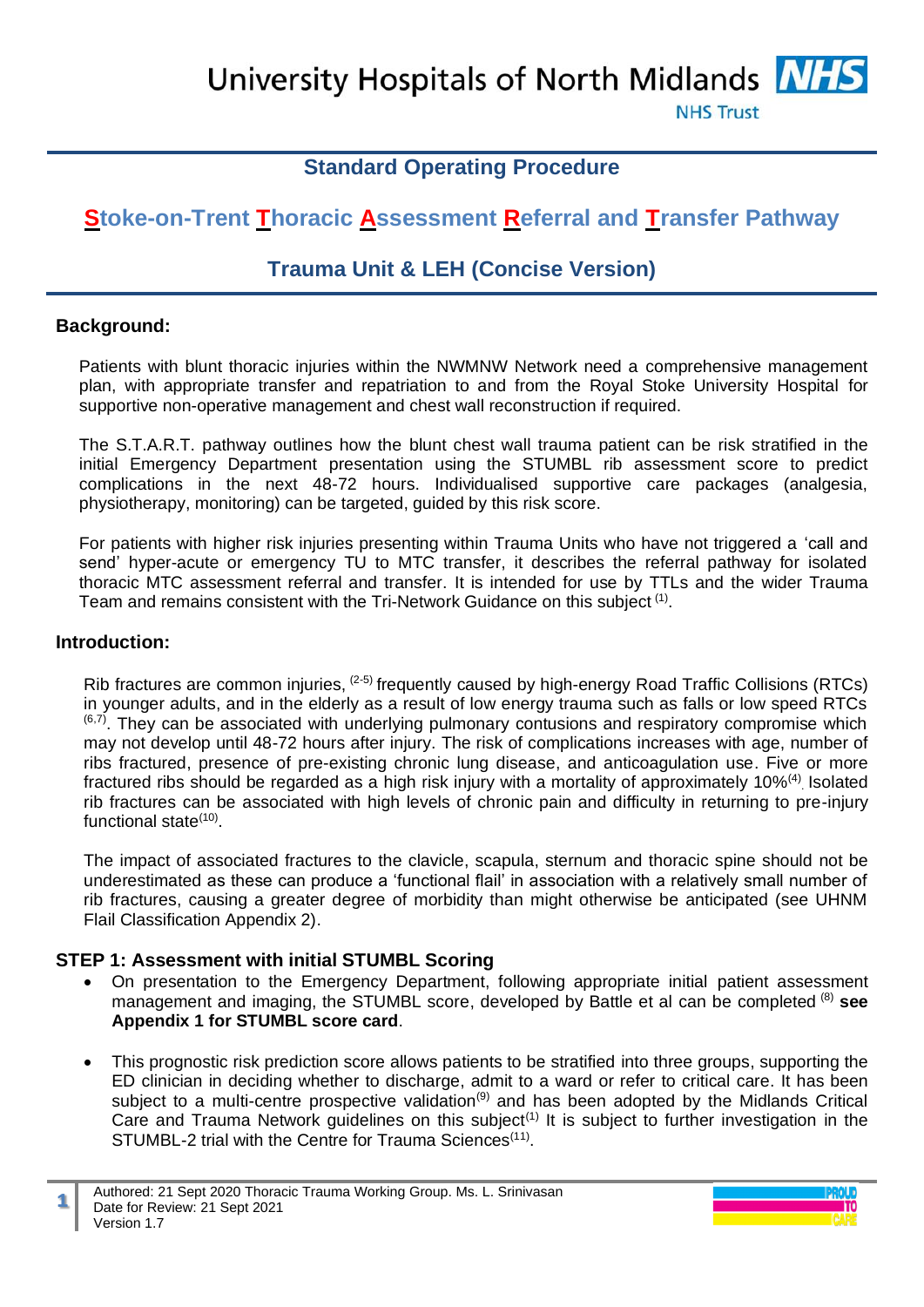- **The STUMBL score should be used to guide clinical judgment with respect to initial admission, analgesia and referral decisions, not replace it**.
- Patients being admitted should receive S.N.O.M. (see Isolated Thoracic Trauma Management Pathway page 5).

## **STEP 2: Initial Care Bundle in Emergency Department**

| <b>STUMBL score</b>         | $0 - 10$                                                                                                                                             | $11 - 15$                                                                                                 | $16 - 20$                                          | 20-25                          | 26 or greater                                                                        |
|-----------------------------|------------------------------------------------------------------------------------------------------------------------------------------------------|-----------------------------------------------------------------------------------------------------------|----------------------------------------------------|--------------------------------|--------------------------------------------------------------------------------------|
| <b>Consider where?</b>      | Home                                                                                                                                                 | <b>Ward Level</b><br>0                                                                                    | Ward<br>Level1                                     |                                | <b>ITU</b> assessment<br>Level <sub>2</sub> /3                                       |
| Oxygen therapy?             |                                                                                                                                                      | Titrate Oxygen to SpO2<br>Humidfy if high flow rate<br>and need for invasive<br>ventilation               |                                                    |                                | Consider nasal high flow                                                             |
| Referrals?                  | Discharge/GP<br>Letter                                                                                                                               | Acute Pain Team, Chest Physiotherapy                                                                      |                                                    |                                |                                                                                      |
|                             | (recommended<br>to be seen in<br>GP surgery in 4<br>weeks)                                                                                           | Critical Care Outreach and escalate as<br>appropriate (>15 ensure TU TTL aware,<br>consider MTC referral) |                                                    |                                | Isolated thoracic injury:<br>CTS via 'Refer-a-patient' &<br>call to confirm receipt. |
|                             |                                                                                                                                                      |                                                                                                           |                                                    |                                | If polytrauma: MTC-TTL                                                               |
|                             |                                                                                                                                                      |                                                                                                           |                                                    |                                | TU Anaesthetist for<br>regional blocks / epidural                                    |
| Analgesic ladder<br>Step i) | Paracetamol 1g<br>qds oral                                                                                                                           |                                                                                                           |                                                    | IV Paracetamol 1g qds if >50kg |                                                                                      |
|                             | Oral Codeine<br>30-60mg qds or<br>Tramadol 50-<br>100mg PO qds<br>(caution in<br>elderly)                                                            |                                                                                                           |                                                    |                                |                                                                                      |
| Step ii)                    | PO Ibuprofen 400mg 6-8 hourly (Caution in asthmatics, gastric irritation, elderly and renal<br>disease)<br>Or: IV Diclofenac 75mg bd max, max 2 days |                                                                                                           |                                                    |                                |                                                                                      |
|                             |                                                                                                                                                      | (care in asthmatics, gastric irritation, elderly and renal disease)                                       |                                                    |                                |                                                                                      |
| Step iii)                   | <b>Requires Oral</b><br>morphine 10-<br>20mg PRN for<br>breakthrough<br>pain                                                                         | Morphine/ oxycodone                                                                                       |                                                    |                                | Consider opiate based analgesia according to local protocols e.g. PCA                |
|                             | Consider<br>overnight I/P<br>observation                                                                                                             |                                                                                                           |                                                    |                                |                                                                                      |
| Step iv)                    |                                                                                                                                                      |                                                                                                           | technique with Anaesthetist/Pain Team if available |                                | Discuss regional local anaesthesia catheter e.g SAPB, epidural                       |
| <b>MTC Referral needed?</b> | N/A                                                                                                                                                  |                                                                                                           |                                                    |                                | STUMBL score >10, ≤ 25 Consider MTC referral for Thoracic injury input               |

- The goal of the analgesic ladder is **to enable the patient to deep breath and cough in order to clear secretions as well as for its humanitarian benefit.**
- Patients discharged from the ED or after admission with chest wall injury treated operatively or nonoperatively will be given a **Patient Information Leaflet on thoracic injuries (see Appendix 4).**

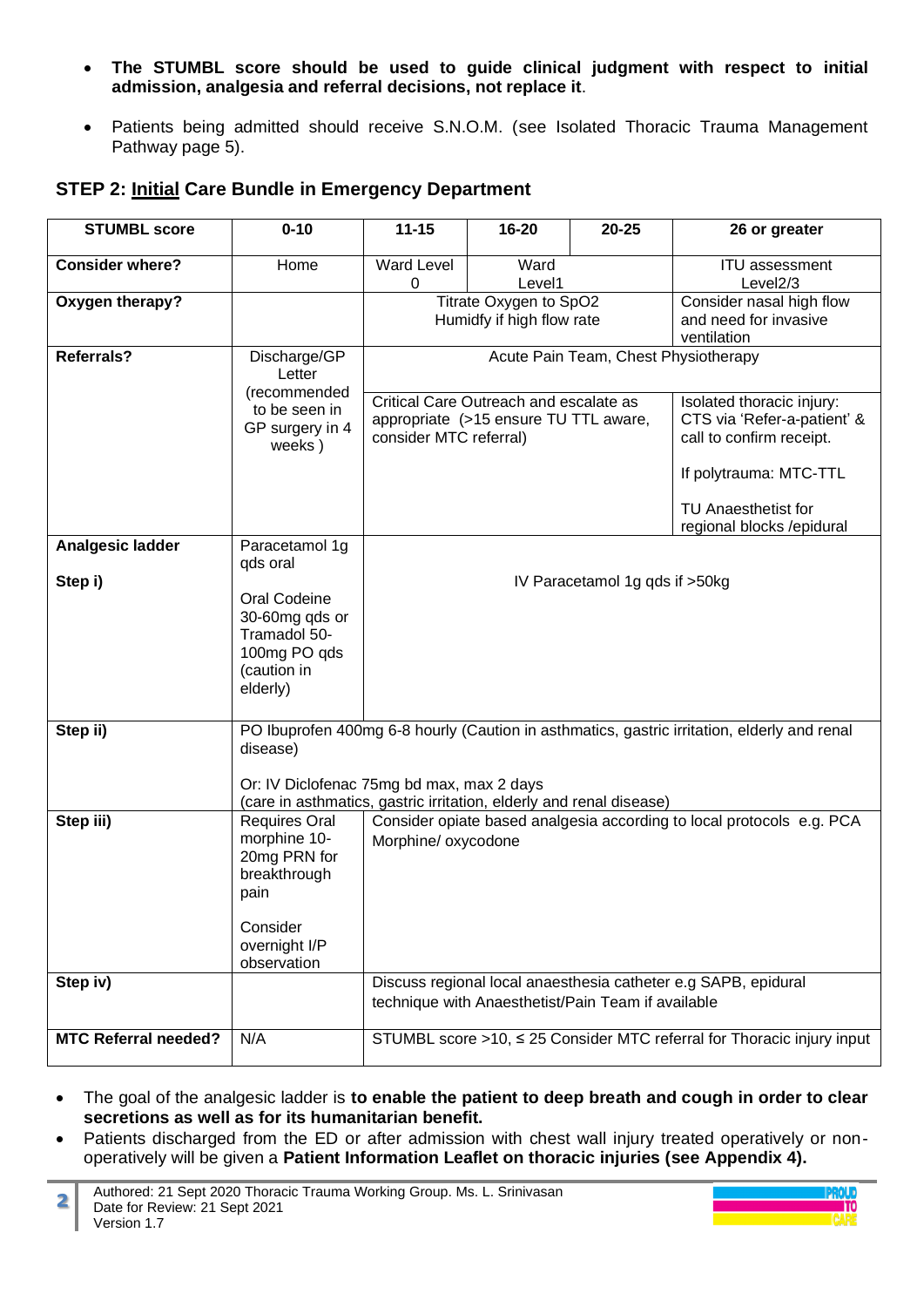• Patients being admitted should receive S.N.O.M. (see: Isolated Thoracic Trauma Management Pathway page 6 ).

# **STEP 3: Referral to Thoracic Surgeons at Royal Stoke University Hospital MTC**

For patients with **isolated thoracic trauma referral must be made online via the "Refer-a-patient" portal**, then telephone call to on-call Cardiothoracic registar to inform them of referral. This is to ensure for Information Governance that the referral details and any advice given can be reviewed by a MTC or Thoracic Consultant (on next working day), especially if patient condition should deteriorate and second referral opinion is requested.

| <b>Referral Checklist</b>                                                                                                                                  | <b>Comments:</b>                                                                                                   |                                  |      |
|------------------------------------------------------------------------------------------------------------------------------------------------------------|--------------------------------------------------------------------------------------------------------------------|----------------------------------|------|
| Referring Consultant and contact number                                                                                                                    |                                                                                                                    |                                  |      |
| Patient location and ward contact number                                                                                                                   |                                                                                                                    |                                  |      |
| Name / DOB / NHS no                                                                                                                                        |                                                                                                                    |                                  |      |
| Date / Time / mechanism of injury                                                                                                                          |                                                                                                                    |                                  |      |
| STUMBL Score (see appendix1)                                                                                                                               |                                                                                                                    |                                  |      |
| Other injuries or fractures (e.g. scapula,<br>clavicle, sternum or spine) and other systems                                                                | Isolated chest trauma excludes thoracic vertebral trauma which<br>should be referred via severe polytrauma pathway |                                  |      |
| Age<br>If > 65 calculate Clinical Frailty Score (see<br>appendix 3)                                                                                        | Very elderly ≥80 & high frailty score ≥ 7 discuss with MTC                                                         |                                  |      |
| $>13, \le 13$<br>GCS                                                                                                                                       | (If $\leq$ 13, Refer to MTC-TTL not CTS)                                                                           |                                  |      |
| Type of Flail Chest<br>Establish from 3D Recon of CT thorax                                                                                                | A /B /C / D<br>(UHNM Classification see Appendix 2)                                                                |                                  |      |
| Number of rib fractures left /right                                                                                                                        | No of ribs #                                                                                                       | <b>Right</b>                     | Left |
| Specify presence, side and size of pleural                                                                                                                 | <b>Haemothorax</b>                                                                                                 |                                  |      |
| complications                                                                                                                                              | Pneumothorax                                                                                                       |                                  |      |
|                                                                                                                                                            | <b>Tension Pneumothorax</b>                                                                                        |                                  |      |
|                                                                                                                                                            | <b>Chest drain inserted</b>                                                                                        |                                  |      |
| PaO2 and FiO2? Intubated? CPAP?                                                                                                                            |                                                                                                                    |                                  |      |
| NEWS2 score<br>GCS                                                                                                                                         | At presentation                                                                                                    | <b>Current after pain relief</b> |      |
| Co-morbid disease e.g. COPD/ILD/CF/BMI<br>>30 / OSA<br>Cardiac /Renal/ Neurological conditions / liver<br>injury/ dysfunction / Pre-injury anticoagulation |                                                                                                                    |                                  |      |
| Covid-19 swab                                                                                                                                              |                                                                                                                    |                                  |      |

**If the patient is accepted for MTC / CTS transfer proceed to STEP 4: Transfer.**



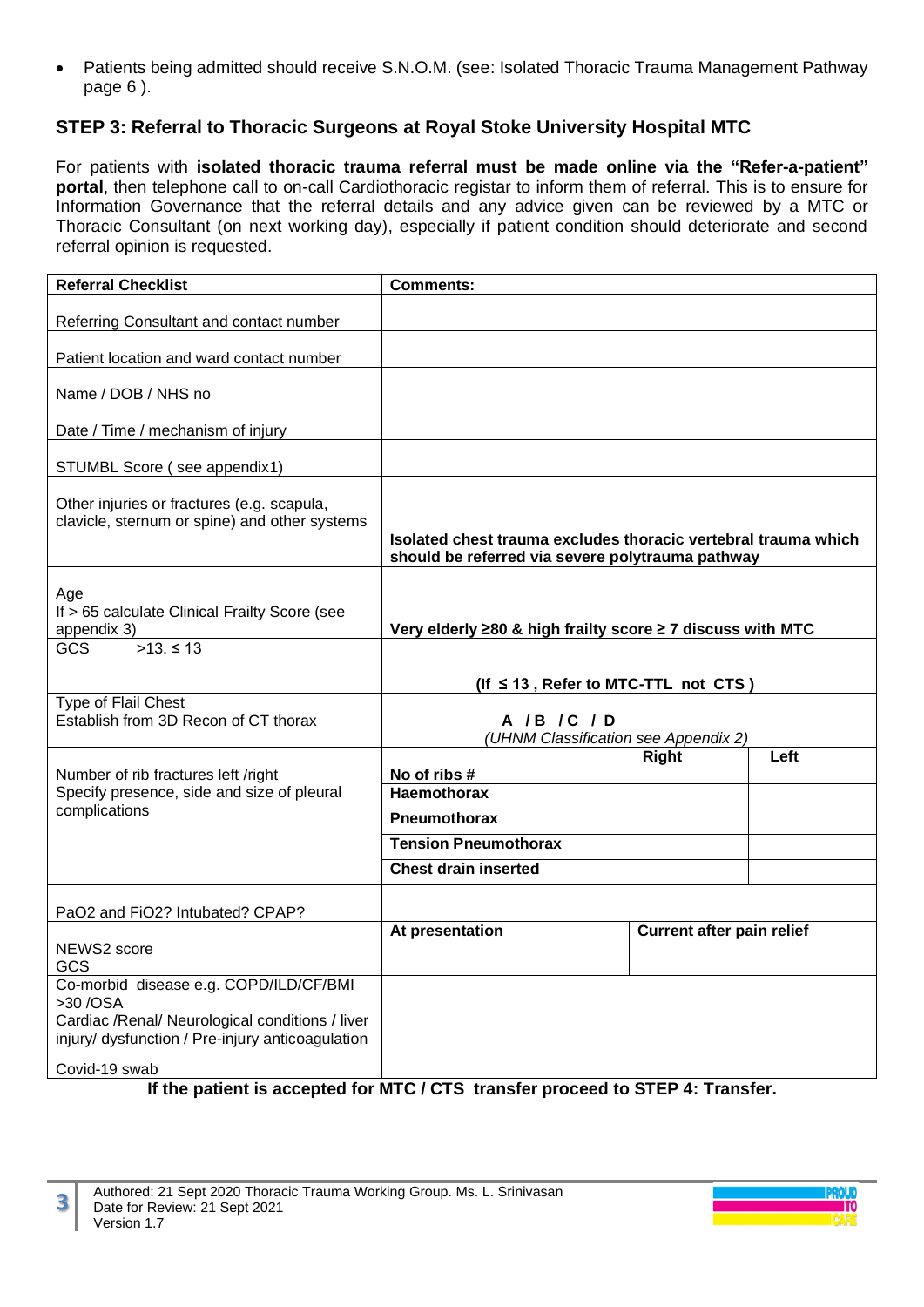## **STEP 4: Transfer**

#### **MTC transfers are either hyper-acute, emergency, or isolated single system.**

**A. Hyper-acute patients** with immediately life threatening severe multisystem poly-trauma presenting to the TU should be resuscitated and stabilised according to damage control resuscitation principles. They should be transferred on a "call and send" basis TTL to TTL as per Tri-Network guidance. From Welsh TUs to RSUH contact the Wales Air Support Desk 0300 123 2301 (24 hours) to discuss with the duty EMRTS Top Cover Consultant for potential Wales Air Ambulance transfer.

From English TU/LEHs [English hospitals](https://nebula.wsimg.com/03221dba03a55d59797b0878f77892d4?AccessKeyId=71C7B1EA5618F4C499E1&disposition=0&alloworigin=1) use the [MERIT Enhanced Care Team](https://nebula.wsimg.com/eb4735f24505fffea59b7087ca96adb0?AccessKeyId=71C7B1EA5618F4C499E1&disposition=0&alloworigin=1) if available to RSUH. Contact via West Midlands Ambulance Service Trauma Desk 01384 215696 (24 hours) for Hyper acute transfer only.

**B. Emergency severe multi-system poly-trauma** patients should be discussed by TU TTL direct to MTC TTL via the Royal Stoke University Hospital Switchboard on 01782 715444. (This type of referral does not need to go on Refer A Patient).

The patient should be optimised and imaging shared immediately with the MTC. We require CT scans to be reconstructed on 3D format to show bony structures. Immediate advice should be given TTL to TTL, the patient optimised for transfer, and if possible a transfer decision made immediately.

If a transfer decision is not possible immediately, and thoracic injury is the primary injury burden, imaging will require review (include 3D reconstruction) and/or a discussion with a Cardiothoracic Consultant. If this decision is pending at 4-6 hours after referral, TU/LEH - TTL to inform the MTC TTLs. Subsequent transfer decision making, once imaging is available to the MTC TTL will be expedited.

If decision is made to transfer, TU/LEH- TTL to respond to advice given emergently and expedite transfer promptly within 60 minutes using local ambulance service to provide transport. Within Wales, the EMRTS may be able to assist with Emergency patient transfer to the MTC. Tel 0300 123 2301.

**C. Isolated single system thoracic trauma** patients who are being referred Consultant (TU/LEH) to Consultant (CT surgery) and accepted via **Refer A Patient** will normally be assessed as **requiring standard transfer pathway within 24 hours** (please refer to UHNM transfer SOP). This must be organised by the sending hospital after liaising with the RSUH Bed Manager.

If Thoracic Surgery has accepted an isolated thoracic trauma transfer, the patient should be transferred within **48 hours** of acceptance. For clinical and non-clinical reasons, once accepted RSUH will endeavour to locate a specialty bed on wards or critical care if required.

If after 24 hours (passing of 1 midnight) of acceptance no bed has been made available under Thoracic Surgery to receive the patient, the TU Consultant should contact the TTL who will accept the patient for transfer from the TU direct to the MTC Emergency Department rather than a Specialty ward bed.

Repatriation will occur on a reciprocal basis using the same time standard once the patient is assessed as ready for discharge back to the TU/ LEH.

Ambulance Transfers should be risk assessed and undertaken according to the relevant transfer guidelines which can be accessed in the Midlands Critical Care & Trauma Network site [www.mcctn.org.uk/](http://www.mcctn.org.uk/)click following hyperlink for [English hospitals](https://nebula.wsimg.com/265e4a15d0b915bca6484bc94d43d28b?AccessKeyId=71C7B1EA5618F4C499E1&disposition=0&alloworigin=1) and for [Welsh hospitals.](https://nebula.wsimg.com/756c8f2ac0efd1e7fb1b8ca340f1b6c0?AccessKeyId=71C7B1EA5618F4C499E1&disposition=0&alloworigin=1)

North Wales WAST CCC (To discuss routine WAST Ambulance Transfer) Tel: 0300 123 9235

Wales Air Support Desk (To discuss scheduled Helimed 67 transfer) Tel: 0300 123 2301

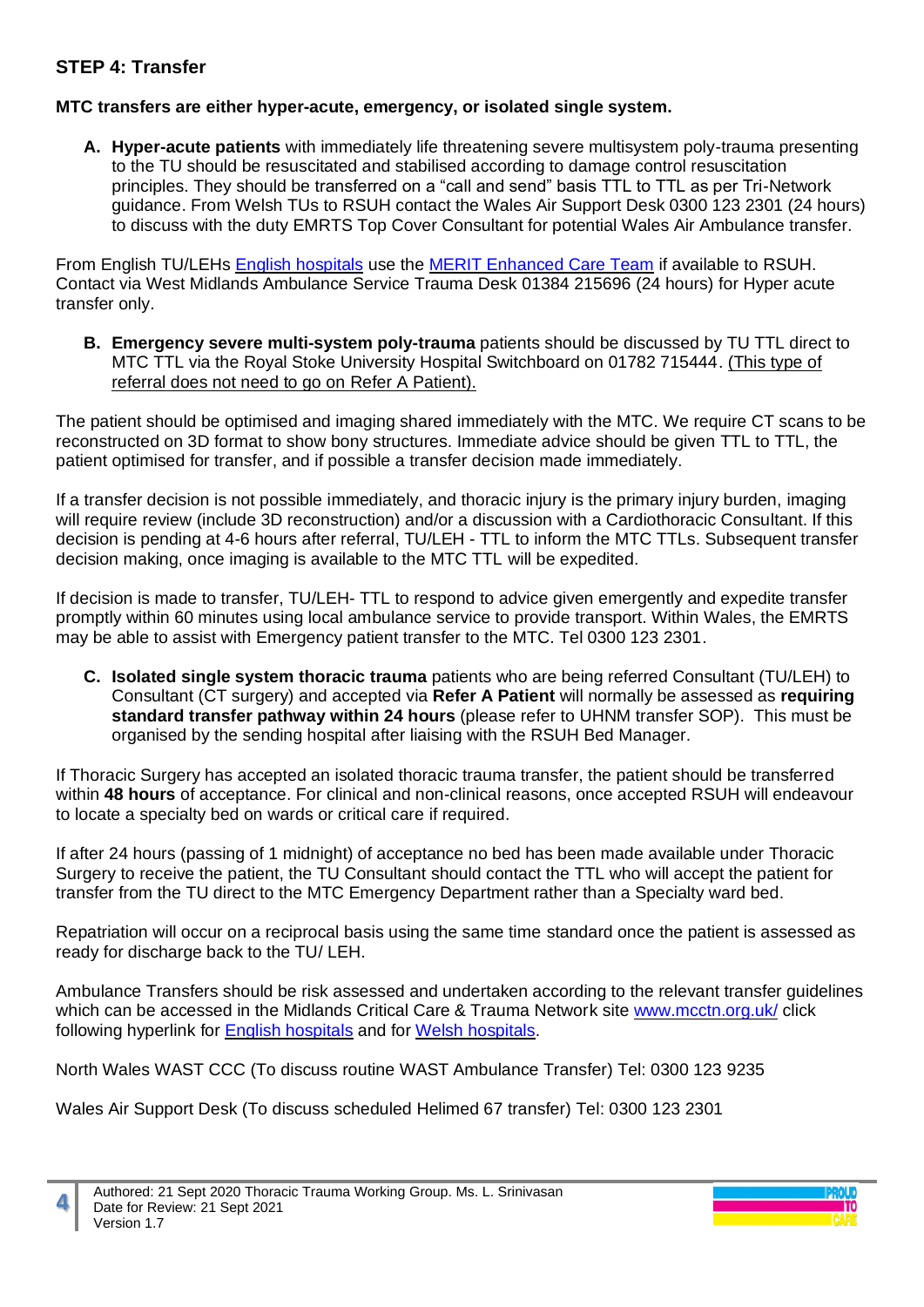# **Isolated Thoracic Trauma Management (TTM) pathway**

All thoracic trauma patients will be instituted on supportive non-operative management care immediately at the **first point of contact when being admitted to the LEH, TU or directly at MTC.** 

#### **A. Supportive non operative management (SNOM) consists of (as needed)**

- High Flow humidified Nasal Oxygen therapy (opti-flow)
- Arterial line with ABGs in an appropriate setting
- Pain management with Acute Pain Team input
- Mucolytics, nebulisers, antibiotics, +/- steroids
- Respiratory Physiotherapy and mobilization
- NEWS2 and Pain Scoring at 4 hourly intervals or more frequently
- VTE( venous thromboprophylaxis) as per local policy

With a rise in the elderly patients presenting with thoracic trauma, patients may need cardiac monitoring and a higher index of suspicion for diagnosis of cardiac complications. If the patient is frail or  $> 65$ consider high energy drinks.

Patients with higher STUMBL score are at higher risk of developing chest complications and should be considered for multiple interventions and regular review with a view to graded escalation of physiotherapy input after pain control. Early intervention for clearance of secretions especially in patients with COPD and productive chest diseases to prevent intubation is advised.

Respiratory distress and inability to cough will be considered an early indication of potential deterioration. Decline in responsiveness associated with other physiological derangement is usually a late presentation of associated with hypoxia/ hypercarbia and/or increased opiate usage.

If the patient has a high Rockwood Clinical Frailty Score (Appendix 3), consider filling in the ReSPECT form to comply with the patients' wishes and preferences.

In the very elderly patients ≥80 requiring SNOM only, the Elderly Care trauma consultant should be involved at the outset. The frail very elderly patient with isolated chest trauma not needing surgical intervention may not be best cared for in the cardiothoracic ward 223 and should be considered to be placed in the Medical or the Frail Elderly Wards. The care of the Frail and the Elderly is currently under review in the UHNM.

#### **B. Chest Wall Reconstruction (CWR)**

Decision making on which patients with thoracic injuries will benefit or require Chest Wall Reconstruction (CWR) is beyond the scope of this SOP. Surgical management namely patient selection and planning is the specialist domain of Thoracic Surgical Team.

Of note, in the current literature there is no age limit or specific number of rib fractures that dictate the practice.

## **Conclusion**

**5**

Chest wall trauma accounts for between 10-40% of cases of mortality in trauma. Chest wall stabilization, undertaken in a multi-disciplinary manner reduces mortality, speeds clinical recovery and has a potential to improve quality of life and reduce long term impact of chest wall injury. A stratified service to deliver this care is proposed in this document.

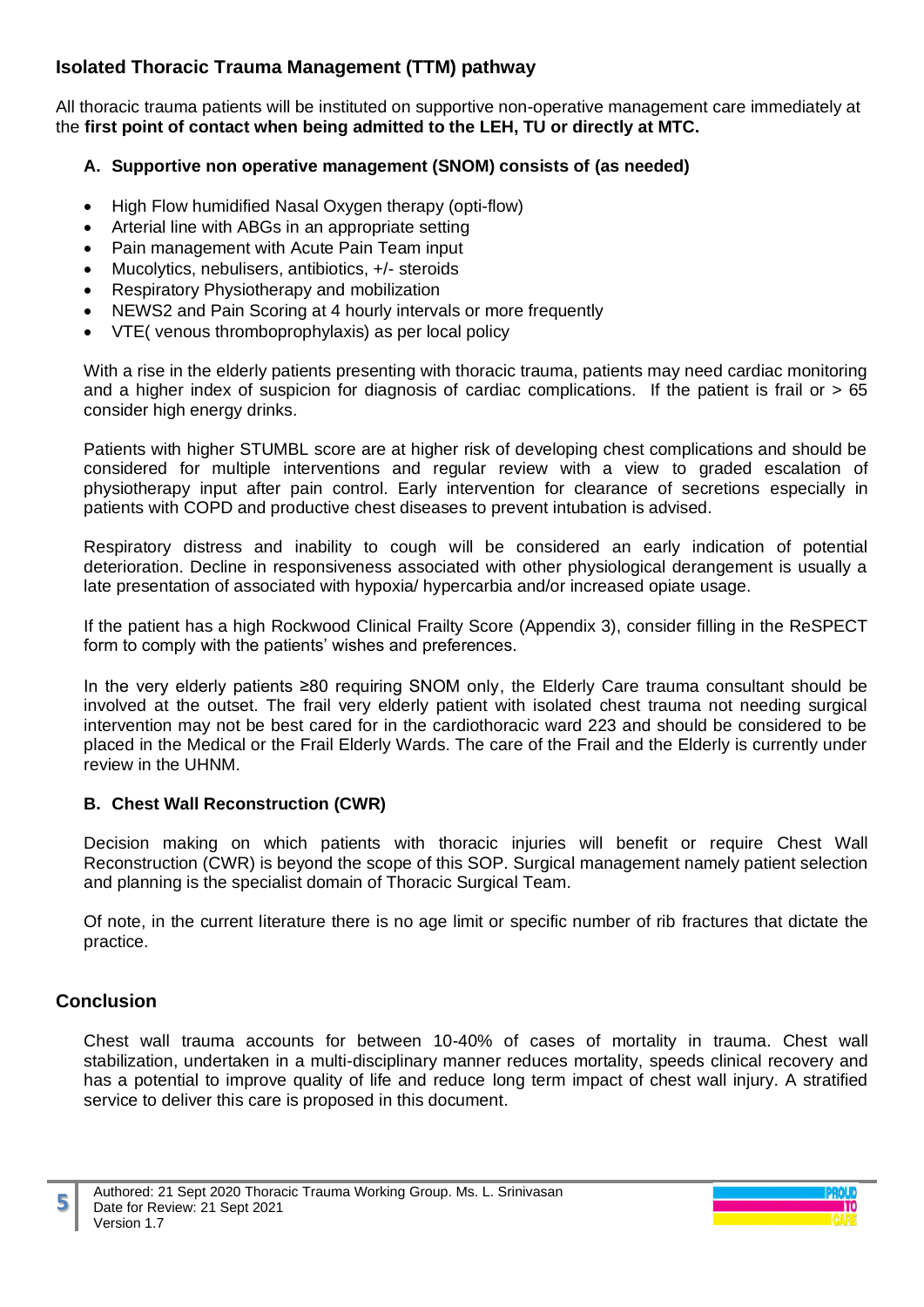#### **Appendix 1: STUMBL Scorecard**









\*\*Attach Patient Sticker Here\*\*

# **Swansea Blunt Chest Wall Trauma Score**

NB: Circle the score for each risk factor in the table and total all scores

|                                                                                                                                                                                                                                         | <b>Patient</b><br>data                                                                                 | Corresponding<br>risk score                                                                 |                                                                   |                                        |
|-----------------------------------------------------------------------------------------------------------------------------------------------------------------------------------------------------------------------------------------|--------------------------------------------------------------------------------------------------------|---------------------------------------------------------------------------------------------|-------------------------------------------------------------------|----------------------------------------|
| Age                                                                                                                                                                                                                                     | $10-19$<br>$20 - 29$<br>$30 - 39$<br>$40 - 49$<br>50-59<br>60-69<br>70-79<br>80-89<br>90-99<br>100-109 | 1<br>$\overline{2}$<br>3<br>$\overline{4}$<br>5<br>6<br>$\overline{7}$<br>8<br>9<br>10      |                                                                   |                                        |
| <b>Number of rib fractures</b>                                                                                                                                                                                                          | $\pmb{0}$<br>$\mathbf{1}$<br>$\overline{c}$<br>3<br>4<br>5<br>6<br>7<br>8<br>$\overline{9}$<br>10      | $\bf{0}$<br>3<br>$\overline{6}$<br>$\overline{9}$<br>12<br>15<br>18<br>21<br>24<br>27<br>30 |                                                                   | <b>Total Score</b>                     |
| Pre-injury anticoagulants                                                                                                                                                                                                               | <b>No</b><br>Yes                                                                                       | 0<br>4                                                                                      |                                                                   |                                        |
| <b>Chronic lung disease</b>                                                                                                                                                                                                             | No<br>Yes                                                                                              | 0<br>5                                                                                      | <b>Risk score</b>                                                 | <b>Probability of</b><br>complications |
| <b>Oxygen saturation levels</b>                                                                                                                                                                                                         | 100-95%<br>90-94%<br>85-89%<br>80-84%<br>75-79%<br>70-74%                                              | $\bf{0}$<br>$\overline{2}$<br>4<br>6<br>8<br>10                                             | $0 - 10$<br>$11 - 15$<br>$16 - 20$<br>$21 - 25$<br>26-30<br>$31+$ | 13%<br>29%<br>52%<br>70%<br>80%<br>88% |
| <b>Total Score 0-11:</b><br>Consider discharge home with advice leaflet and analgesia<br>Total Score 12-26:<br>Consider admission to a ward for observation, analgesia and physiotherapy<br>Total Score ≥27:<br>Consider ICU management |                                                                                                        |                                                                                             |                                                                   |                                        |
| HDU / ICU<br>Actual management decision: (PLEASE CIRCLE):<br>HOME<br><b>WARD</b>                                                                                                                                                        |                                                                                                        |                                                                                             |                                                                   |                                        |

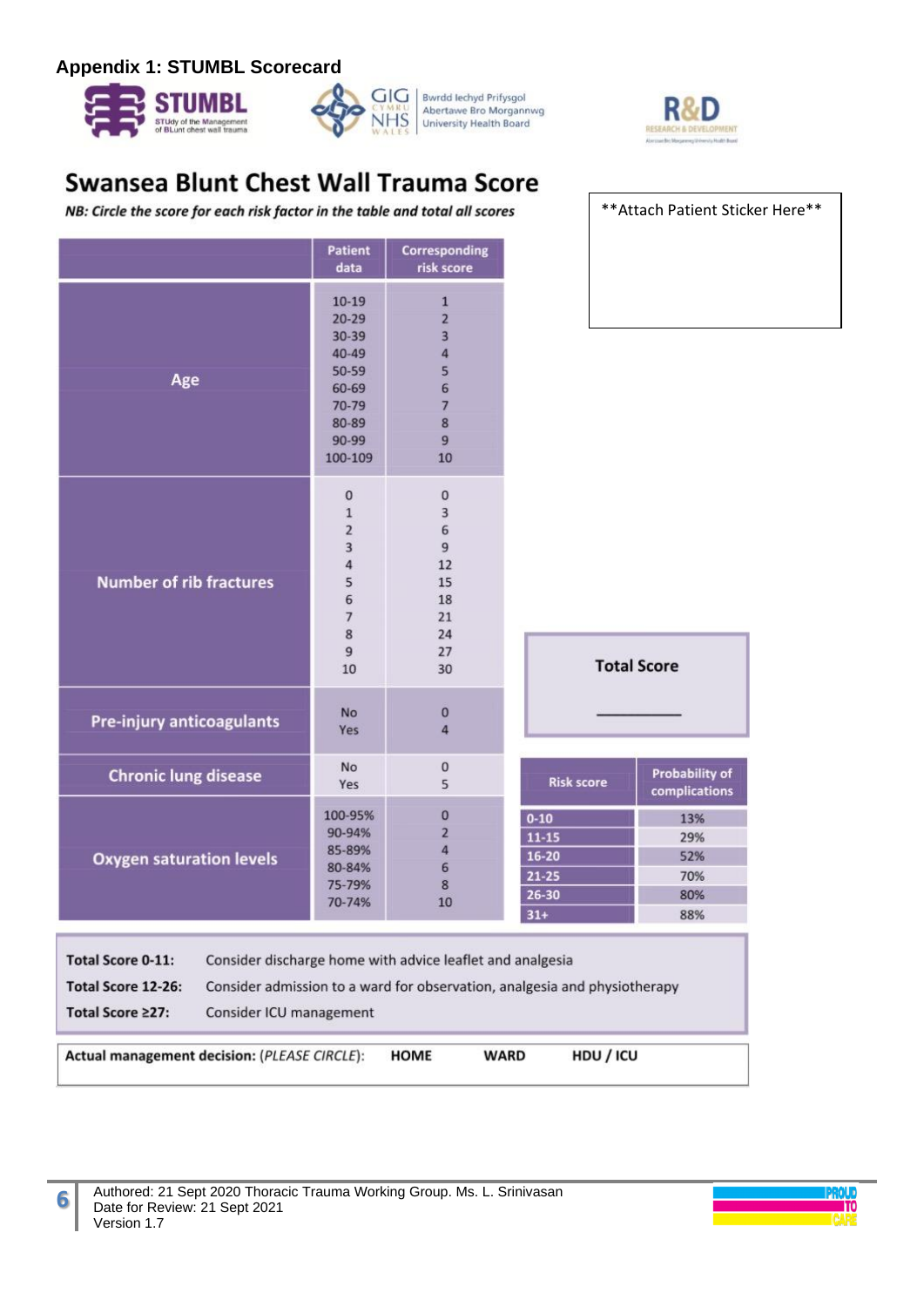

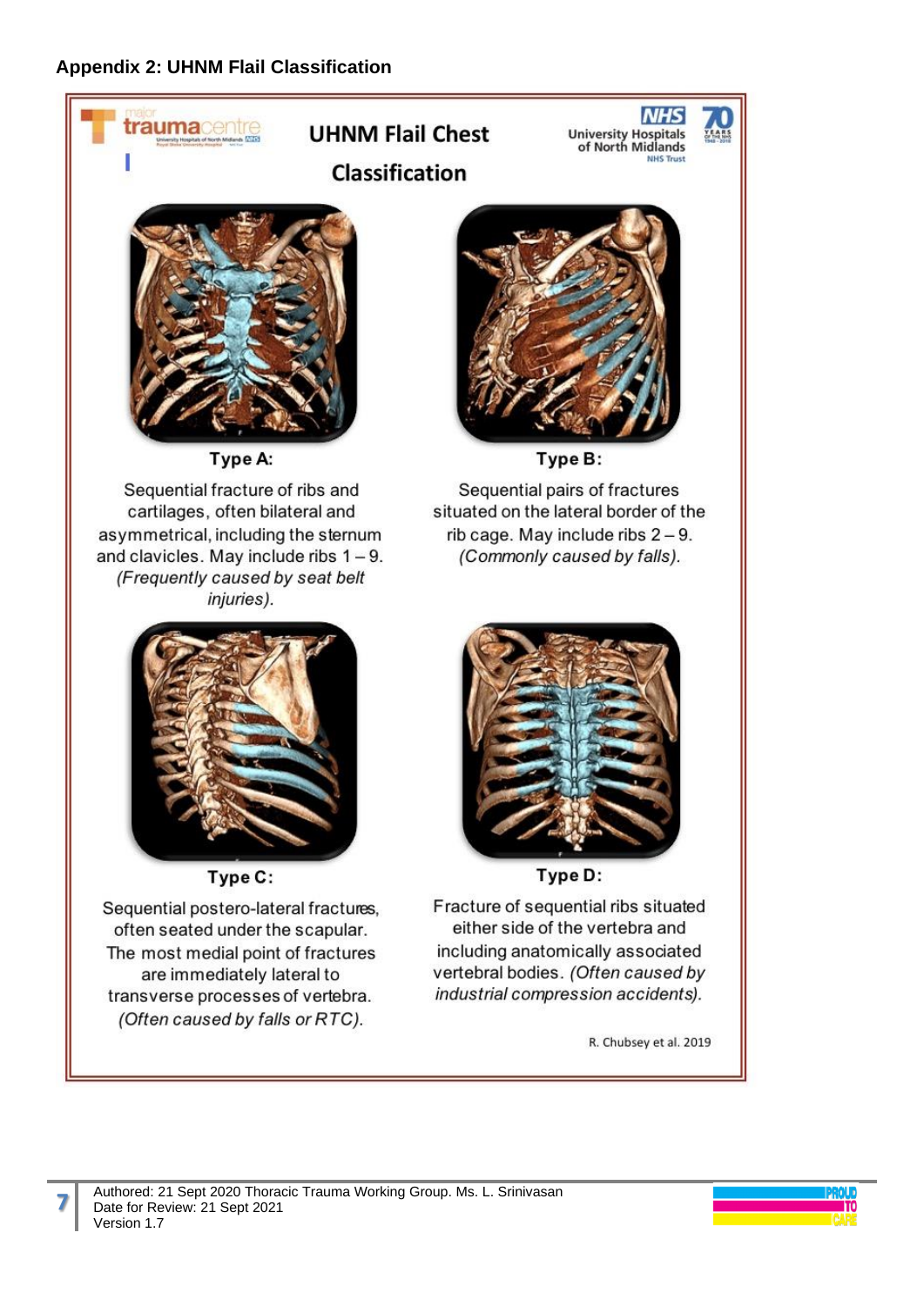# Clinical Frailty Scale\*

Very Fit - People who are robust, active, energetic and motivated. These people commonly exercise regularly. They are among the fittest for their age.

2 Well - People who have no active disease symptoms but are less fit than category 1. Often, they exercise or are very active occasionally, e.g. seasonally.

3 Managing Well - People whose medical problems are well controlled, but are not regularly active beyond routine waking.

4 Vulnerable - While not dependent on others for daily help, often symptoms limit activities. A common complaint is being "slowed up", and/or being tired during the day.

5 Mildly Frail - These people often have more evident slowing, and need help in high order IADLs (finances, transportation, heavy housework, medications). Typically, mild frailty progressively impairs shopping and walking outside alone, meal preparation and housework.



**8**

6 Moderately Frail - People need help with all outside activities and with keeping house. Inside, they often have problems with stairs and need help with bathing and might need minimal assistance (cuing, standby) with dressing.



Severely Frail - Completely dependent for personal care, from whatever cause (physical or cognitive). Even so, they seem stable and not at high risk of dying (within  $\sim$  6 months).

8 Very Severely Frail - Completely dependent, approaching the end of life. Typically, they could not recover even from a minor illness.



9. Terminally III - Approaching the end of life. This category applies to people with a life expectancy <6 months, who are not otherwise evidently frail.

#### Scoring frailty in people with dementia

The degree of frailty corresponds to the degree of dementia. Common symptoms in mild dementia include forgetting the detals of a recent event, though still remembering the event itself, repeating the same question/story and social withdrawal.

In moderate dementia, recent memory is very impaired, even though they seemingly can remember their past life events well. They can do personal care with prompting.

In severe dementia, they cannot do personal care without help.

\* I. Canadian Study on Health & Aging Revised 2008.

2.K Rackwood et al.A global clinical measure of fitness and fraity in elderly people. CMAJ 2005;173489-495.

@ 2007-2009 Venton 1.2. All rights manneed Cantains Medicine Research, Dalhousie University Failby, Canada Permission granted to capy for margeth and aductional purposes only



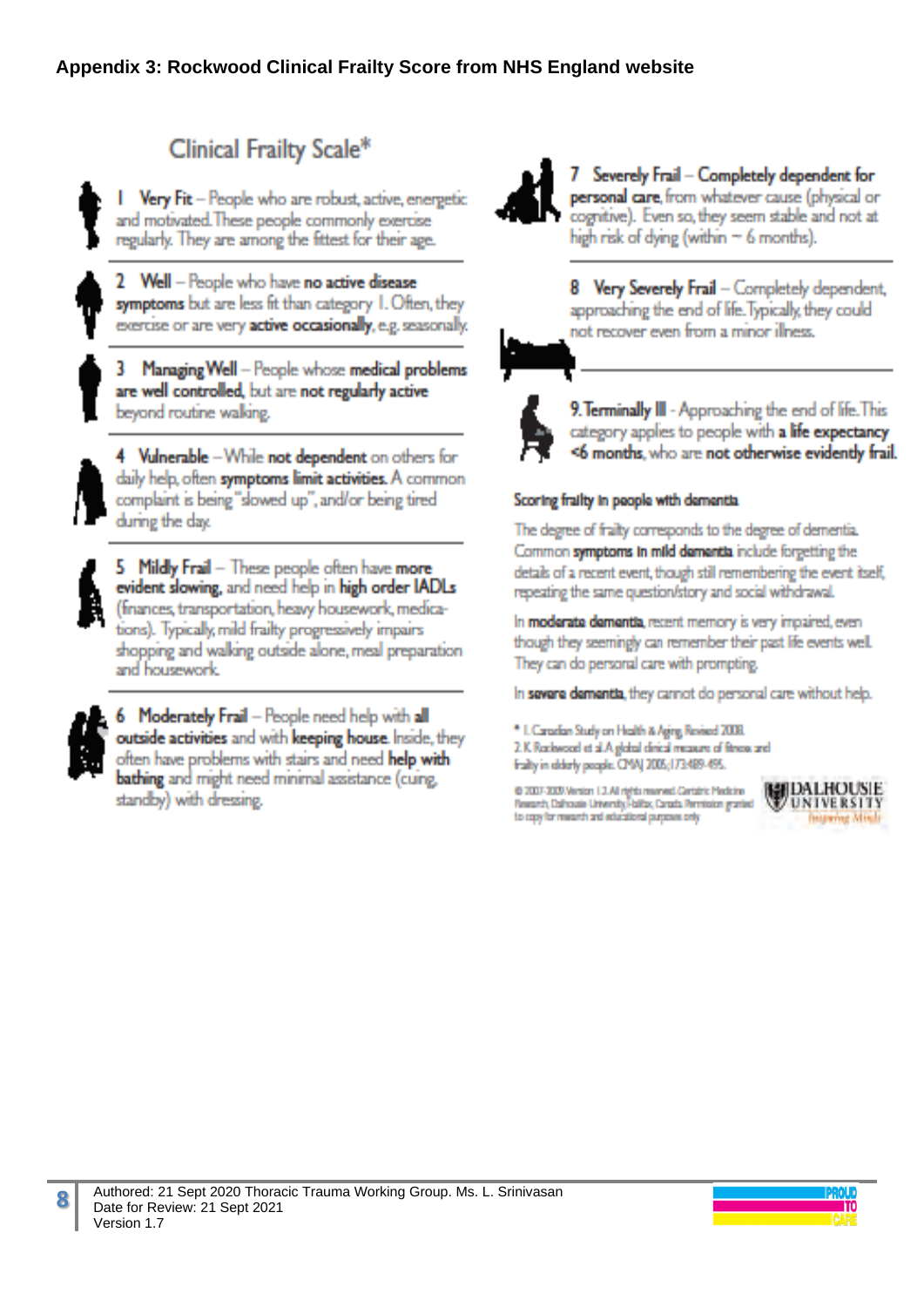# **Appendix 4: Chest Wall Injuries Patient information Leaflet**



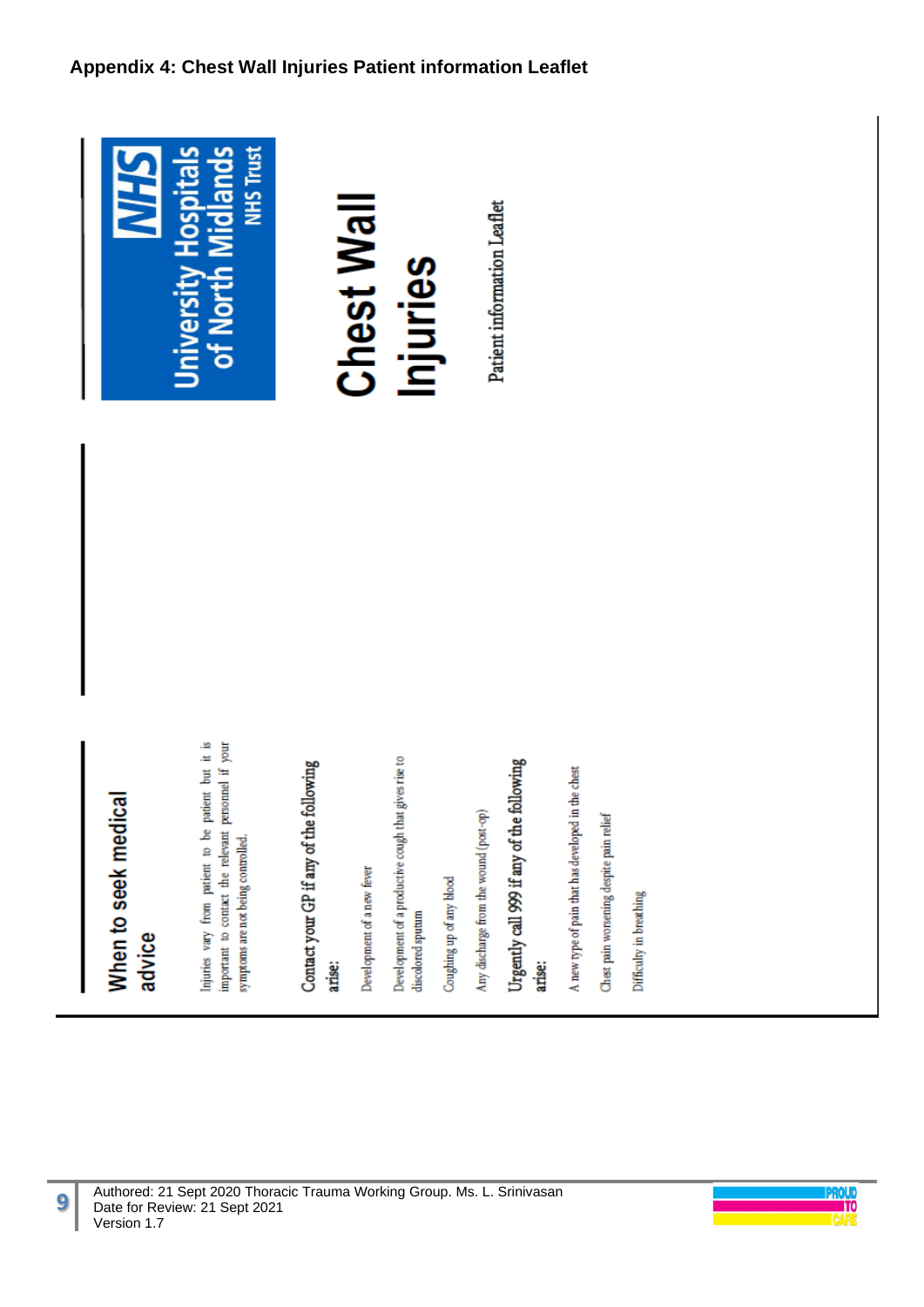| After being discharged       | pain. However, it is important to be aware of the<br>The treatment for any chest wall injury is controlling the<br>complications and minimise the risk of them occurring.<br>Do's                                                                                                                                            | medications such as paracetamol, ibuprofen and<br>Do not take ibuprofen if you are taking another<br>discharged you with or over the counter<br>This can be the medications your doctor<br>Ensure you are taking enough pain relief<br>blood thinning medication.<br>codein as advised.<br>collection, an     | You may find sitting upright more comfortable than lying<br>This will help clear the excess phlegm built up in<br>Keep taking regular deep breaths as tolerated<br>Keep walking around and being active<br>Cough if you need to<br>your chest                                                                                                       | Do not stay physically inactive for prolonged periods of<br>Do not engage in strenuous activities which may trigger<br>Avoid the use of cough medicine unless prescribed.<br>Do not suppress your urge to cough<br>time in the day.<br>Don'ts<br>down<br>pain |
|------------------------------|------------------------------------------------------------------------------------------------------------------------------------------------------------------------------------------------------------------------------------------------------------------------------------------------------------------------------|---------------------------------------------------------------------------------------------------------------------------------------------------------------------------------------------------------------------------------------------------------------------------------------------------------------|-----------------------------------------------------------------------------------------------------------------------------------------------------------------------------------------------------------------------------------------------------------------------------------------------------------------------------------------------------|---------------------------------------------------------------------------------------------------------------------------------------------------------------------------------------------------------------------------------------------------------------|
| Complications                | Depending on the mechanism of action, there can be<br>complications of varying severity.<br><b>Most Common</b><br>Chest infections                                                                                                                                                                                           | Without coughing, the airways are not able to remove the<br>With a chest wall injury, it becomes painful to cough.<br>With this<br>infection can arise leading to pneumonia.<br>excess phlegm produced.<br>Less Common<br>Pneumothorax                                                                        | A pneumothorax is where there is an accumulation of air<br>within the chest cavity. This can cause shortness of breath<br>is a collection of blood within the lining of the lung<br>in the lining of the lungs thus, reducing the lung volume<br>Similar to a pneuomothoax, a haemothorax is where there<br>and pain upon breathing.<br>Haemothorax | (pleura). This too can cause shortness of breath and pain<br>Please follow the instructions given by the nurse at<br>discharge and contact GP at the earliest.<br><b>Wound Infection</b><br>Post-operative<br>upon breathing.                                 |
| What is a Chest Wall Injury? | A chest wall injury is an injury to the upper half of the<br>torso involving the ribs, stemum and/or the lungs. In<br>It can occur after a traumatic event to the chest such<br>as a road traffic accident, as a result of a sporting<br>major injuries the spine may be involved<br>activity or even falling from a height. | Chest wall injuries can be painful and can take several<br>some<br>instances when surgery is necessary to fix the ribs but<br>largely there is no specific treatment for such injuries.<br>weeks to heal usually 4-6 weeks. There are<br>The mainstay management is pain relief.<br>The main injuries may be: | ď<br>spine,<br>clavicle and scapula which is dealt with by<br>There may be other associated injuries to the<br>· Chest wall bruising<br>· Fractured sternum<br>orthopaedic team.<br>· Fractured ribs                                                                                                                                                |                                                                                                                                                                                                                                                               |

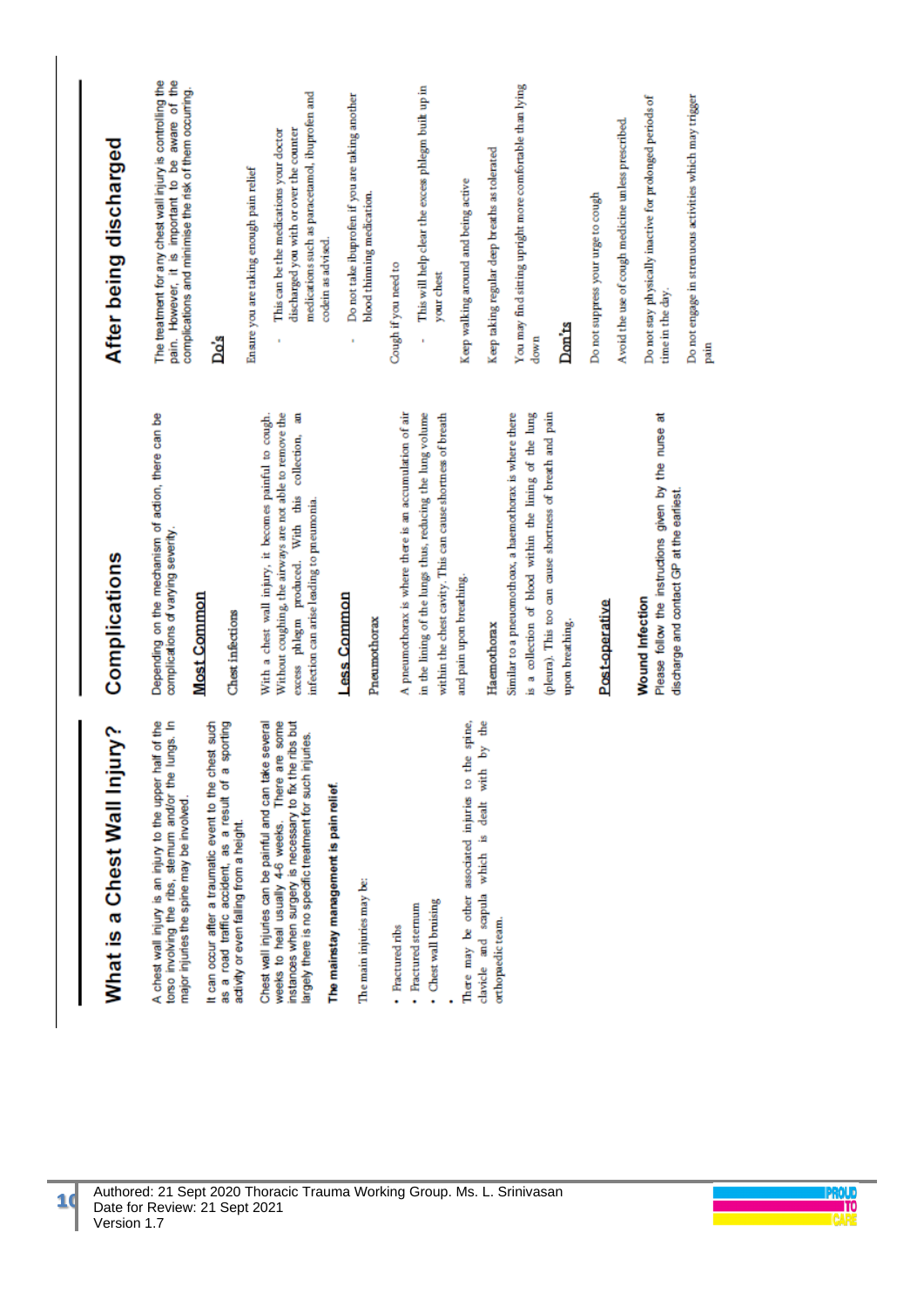### **References:**

- 1. [Blunt Chest Trauma \(Rib Fracture\) Management Guideline](https://nebula.wsimg.com/cd8ce1abef57b525b40ea8897bc4a7d4?AccessKeyId=71C7B1EA5618F4C499E1&disposition=0&alloworigin=1)
- 2. [Cameron P, Dziukas L, Hadj A, Clark P, Hooper S. Rib fractures in major trauma. Aust N Z J Surg.](https://onlinelibrary.wiley.com/doi/abs/10.1111/j.1445-2197.1996.tb00803.x?sid=nlm%3Apubmed)  [1996;66\(8\):530–4.](https://onlinelibrary.wiley.com/doi/abs/10.1111/j.1445-2197.1996.tb00803.x?sid=nlm%3Apubmed)
- 3. [Ziegler DW, Agarwal NN. The morbidity and mortality of rib fractures. J Trauma. 1994;37\(6\):975–9.](https://www.ncbi.nlm.nih.gov/pubmed/?term=3.%09Ziegler+DW%2C+Agarwal+NN.+The+morbidity+and+mortality+of+rib+fractures.+J+Trauma.+1994%3B37(6)%3A975%E2%80%939.)
- 4. [Flagel BT, Luchette FA, Reed RL, Esposito TJ, Davis KA, Santaniello JM, et al.](https://www.ncbi.nlm.nih.gov/pubmed/?term=4.%09Flagel+BT%2C+Luchette+FA%2C+Reed+RL%2C+Esposito+TJ%2C+Davis+KA%2C+Santaniello+JM%2C+et+al.+Half-a-dozen+ribs%3A+the+breakpoint+for+mortality.+Surgery.+2005%3B138(4)%3A717%E2%80%93723) Half-a-dozen ribs: [the breakpoint for mortality. Surgery. 2005;138\(4\):717–723](https://www.ncbi.nlm.nih.gov/pubmed/?term=4.%09Flagel+BT%2C+Luchette+FA%2C+Reed+RL%2C+Esposito+TJ%2C+Davis+KA%2C+Santaniello+JM%2C+et+al.+Half-a-dozen+ribs%3A+the+breakpoint+for+mortality.+Surgery.+2005%3B138(4)%3A717%E2%80%93723)
- 5. [Lafferty PM, Anavian J, Will RE, Cole PA. Operative treatment of chest wall](https://www.ncbi.nlm.nih.gov/pubmed/21209274) injuries: indications, [technique, and outcomes. J Bone Joint Surg Am. 2011;93\(1\):97–110.](https://www.ncbi.nlm.nih.gov/pubmed/21209274)
- 6. [Bergeron E, Lavoie A, Clas D, Moore L, Ratte S, Tetreault S, et al. Elderly](https://www.ncbi.nlm.nih.gov/pubmed/?term=6.%09Bergeron+E%2C+Lavoie+A%2C+Clas+D%2C+Moore+L%2C+Ratte+S%2C+Tetreault+S%2C+et+al.+Elderly+trauma+patients+with+rib+fractures+are+at+greater+risk+of+death+and+pneumonia.+J+Trauma.+2003%3B54(3)%3A478%E2%80%9385.) trauma patients with rib [fractures are at greater risk of death and pneumonia. J Trauma. 2003;54\(3\):478–85.](https://www.ncbi.nlm.nih.gov/pubmed/?term=6.%09Bergeron+E%2C+Lavoie+A%2C+Clas+D%2C+Moore+L%2C+Ratte+S%2C+Tetreault+S%2C+et+al.+Elderly+trauma+patients+with+rib+fractures+are+at+greater+risk+of+death+and+pneumonia.+J+Trauma.+2003%3B54(3)%3A478%E2%80%9385.)
- 7. [Wijffels et al. Early fixation versus conservative therapy of multiple, simple rib fractures \(FixCon\):](https://wjes.biomedcentral.com/articles/10.1186/s13017-019-0258-x)  [protocol for a multicenter randomized controlled trial. World Journal of Emergency](https://wjes.biomedcentral.com/articles/10.1186/s13017-019-0258-x) Surgery (2019) [14;38:9-11](https://wjes.biomedcentral.com/articles/10.1186/s13017-019-0258-x)
- 8. [Battle C, Hutchings H, Lovett S, et al. Predicting outcomes after blunt chest wall trauma:](https://ccforum.biomedcentral.com/articles/10.1186/cc13873)  [development and external validation of a new prognostic model.](https://ccforum.biomedcentral.com/articles/10.1186/cc13873) *Critical Care*. 2014;18(3):R98.
- 9. [Battle C, Hutchings HA, Driscoll T](https://bmjopen.bmj.com/content/9/7/e029187)*, et al.* A multicentre randomised feasibility STUdy evaluating the [impact of a prognostic model for Management of BLunt chest wall trauma patients: STUMBL Trial](https://bmjopen.bmj.com/content/9/7/e029187) [BMJ Open 2019;9:e029187.](https://bmjopen.bmj.com/content/9/7/e029187)
- 10. Van Vledder MG, Kwakernaak V, [Hagenaars T, Van Lieshout EMM, Verhofstad](https://www.ncbi.nlm.nih.gov/pmc/articles/PMC6689021/) MHJ. Patterns of injury and outcomes in the elderly patient with rib [fractures: a multicenter observational study. Eur J](https://www.ncbi.nlm.nih.gov/pmc/articles/PMC6689021/)  [Trauma Emerg Surg. 2018;](https://www.ncbi.nlm.nih.gov/pmc/articles/PMC6689021/)
- 11. [Centre for Trauma Sciences website accessed 17/11/2019](https://www.c4ts.qmul.ac.uk/current-natric-studies/stumbl2)
- 12. [Juma, Salina et al. "Clinical Frailty Scale in an Acute Medicine Unit: a Simple Tool That Predicts](https://www.ncbi.nlm.nih.gov/pmc/articles/PMC4922366/pdf/cgj-19-34.pdf)  Length of Stay." *[Canadian geriatrics journal : CGJ](https://www.ncbi.nlm.nih.gov/pmc/articles/PMC4922366/pdf/cgj-19-34.pdf)* vol. 19,2 34-9. 29 Jun. 2016.
- 13. <https://www.england.nhs.uk/ourwork/clinical-policy/older-people/frailty/frailty-risk-identification/> website accessed on 21/01/2020.

## **Useful website:**

**[Midlands Critical Care Trauma Network Site](https://www.mcctn.org.uk/guidelines-and-protocols.html)**